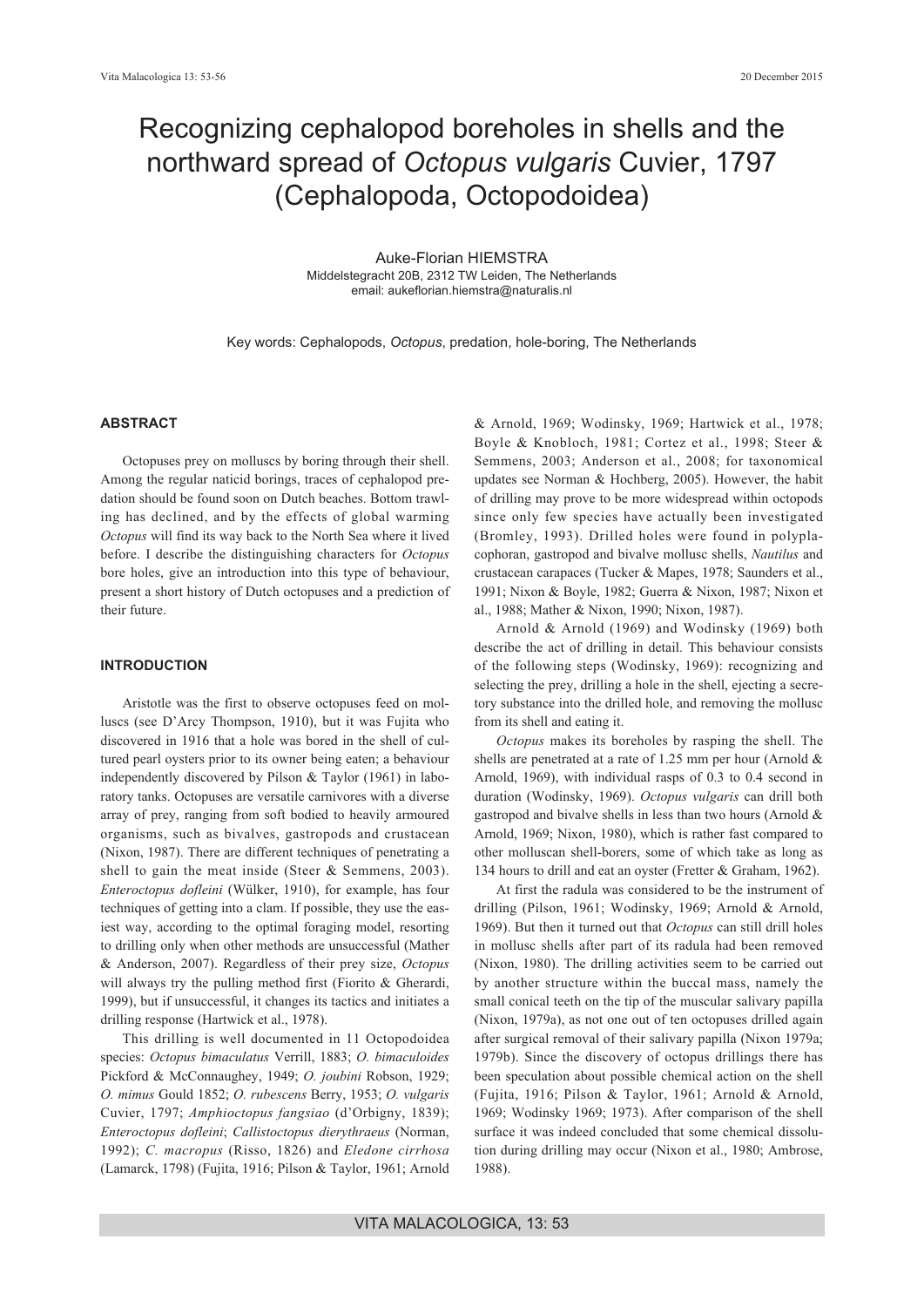Striking is the small size of the interior opening of the octopus boring. The function of the hole is purely to provide an entrance for the post-drilling secretion by the posterior salivary glands. Pilson & Taylor (1961) reported that a newlydrilled abalone was weaker than normal. Removed from the octopus however, it did recover within weeks. The octopus thus weakens the snail, but does not kill it (Wodinsky, 1969). The ejected secretion does immobilize, paralyze, or weaken the snail causing an abalone or chiton to release its hold on the substrate, a bivalve to relax the adductor muscles, or a gastropod to weaken the closure of its operculum (Pilson & Taylor, 1961). By selective drilling, octopus targets a particular area on the shell. Some bivalves are drilled in the region of adductor muscle attachment directly weakening the union between the two valves (Nixon & Macconachie, 1988; Cortez et al., 1998) while the boreholes in gastropods are often located in the apical spire (Nixon & Macconachie, 1988). However, attacks can be unsuccessful by not penetrating the shell. Thick shells are more likely to have incomplete boreholes (Ambrose et al., 1988).

#### **DUTCH DISTRIBUTION**

*Octopus vulgaris* is one of the 12 species of cephalopods known to occur in Dutch waters (Lacourt & Huwae, 1981). Little has been written about the history of Dutch cephalopods in comparison to the other molluscs (Kaas, 1939). An arm fragment of a Dutch *O. vulgaris* from as early as 1842, as well as many more specimens from before the 1940s are preserved in the collection of Naturalis Biodiversity Center, Leiden, The Netherlands. Almost all were fished near Noorderhaaks and the Terschellinger bank. The last Dutch *O. vulgaris*, preserved in alcohol, was caught in 1960. Boer (1971) saw a strong decline of octopuses near the Dutch coast since the 1960s. This was later explained by De Heij & Goud (2013) as an effect of the intensive bottom trawling in the North Sea. The species seemed to have completely disappeared (De Heij & Goud, 2013). However, because of a decline in bottom trawling (personal communication by Stichting De Noordzee) and the effects of climate change, *O. vulgaris* may return.

The marine environment is where some of the greatest ecological impacts of climate change are being observed (Poloczanska et al., 2013). Particularly common are poleward range extensions or a shift in the distribution of a species, which is seen in the Australian *O. tetricus* Gould, 1852 (Ramos et al., 2014). *Octopus vulgaris* now lives in a territory ranging from the Mediterranean to the English Channel (De Heij & Goud, 2013) and enters the southern part of the North Sea in warm summers (Kristensen, 1966). Kristensen (1966) described these individuals as 'being lost' instead of attributing their presence to seasonal migration. In the past, octopuses were often caught in the Netherlands, at times when they were rich in numbers in the English Channel (Kristensen, 1966). Since the North Sea is rising rapidly in temperature – rising by 1.7°C in half a century according to the Alfred

Wegener Institute (Ecomare, 2012) – climate change will most likely cause a poleward range extension for *Octopus*. Together with a ban on bottom trawling (Rijksoverheid, 2012), our Dutch waters are becoming more welcoming for new populations of *O. vulgaris*.

A range shift of *O. vulgaris* into Dutch waters, however, has not yet been confirmed by North Sea divers (personal communication Stichting ANEMOON). Fisheries and divers should pay close attention to the differences of *E. cirrhosa* and *O. vulgaris*, and report their findings. The following differences are the most striking: *O. vulgaris* has two rows of suckers per arm along their lengths, while *E. cirrhosa* has only one (Kaas, 1939; Lacourt & Huwae, 1981; De Heij & Goud, 2013). Furthermore, the arms of *O. vulgaris* are three times the length of its mantle, while the arms of *E. cirrhosa* are only twice the length of the mantle (De Heij & Goud, 2013). When *O. vulgaris* starts invading the North Sea again, we will also find their borings on the shorelines. The first boring on the Dutch shore still needs to be found (Cadée & Wesselingh, 2008). Below, I provide details on the typical shape of *Octopus* boreholes and how to distinguish them from boreholes produced by other organisms.

# **BOREHOLE DETERMINATION**

#### Predatory snails (Fig. 1)

Bored shells are a common find on the Dutch beaches (Cadée & Wesselingh, 2008). Round borings are often made by predatory snails (Kabat, 1990). Almost all bored Dutch shells have been drilled by Naticidae (Cadée & Wesselingh, 2008). They drill through shells with their radula and consume their prey via the borehole. The boreholes made by Naticidae are round and conical. A boring made by the muricid gastropod *Nucella* looks like a naticid boring, but has an almost vertical wall (Fretter & Graham, 1962; Cadée & Wesselingh, 2008).

#### *Octopus* boring (Fig. 2)

All first discoverers, Fujita (1916) and Pilson & Taylor (1961) describe *Octopus* borings as oval in shape. Wodinsky (1969), however, mentions that the borings can vary from oval, circular, cross-shaped, and multi-sided polygon, to extremely irregular. Rasping happens only in a straight line, but even so, variation can occur. A rotation while rasping in straight lines can result in a variable shape, especially if this manoeuvre may be repeated in different directions (Wodinsky, 1969). A 90° rotation while drilling is pictured by Bromley (1993). Irregularities in boreholes could also be due to the shell structure (Nixon, 1979b; Ambrose et al., 1988). According to Pilson & Taylor (1961), a typical octopus boring is 0.8 mm long and 0.6 mm wide at the top, narrowing at the bottom to an opening of 0.3 mm long and 0.2 mm wide. Boreholes are larger in thicker shells (Ambrose et al., 1988). The size of the borehole varies depending on the thickness and hardness of the shell, the species of prey, but also on the size of the octopus (Wodinsky, 1969). However, even a large *Octopus* will produce a hole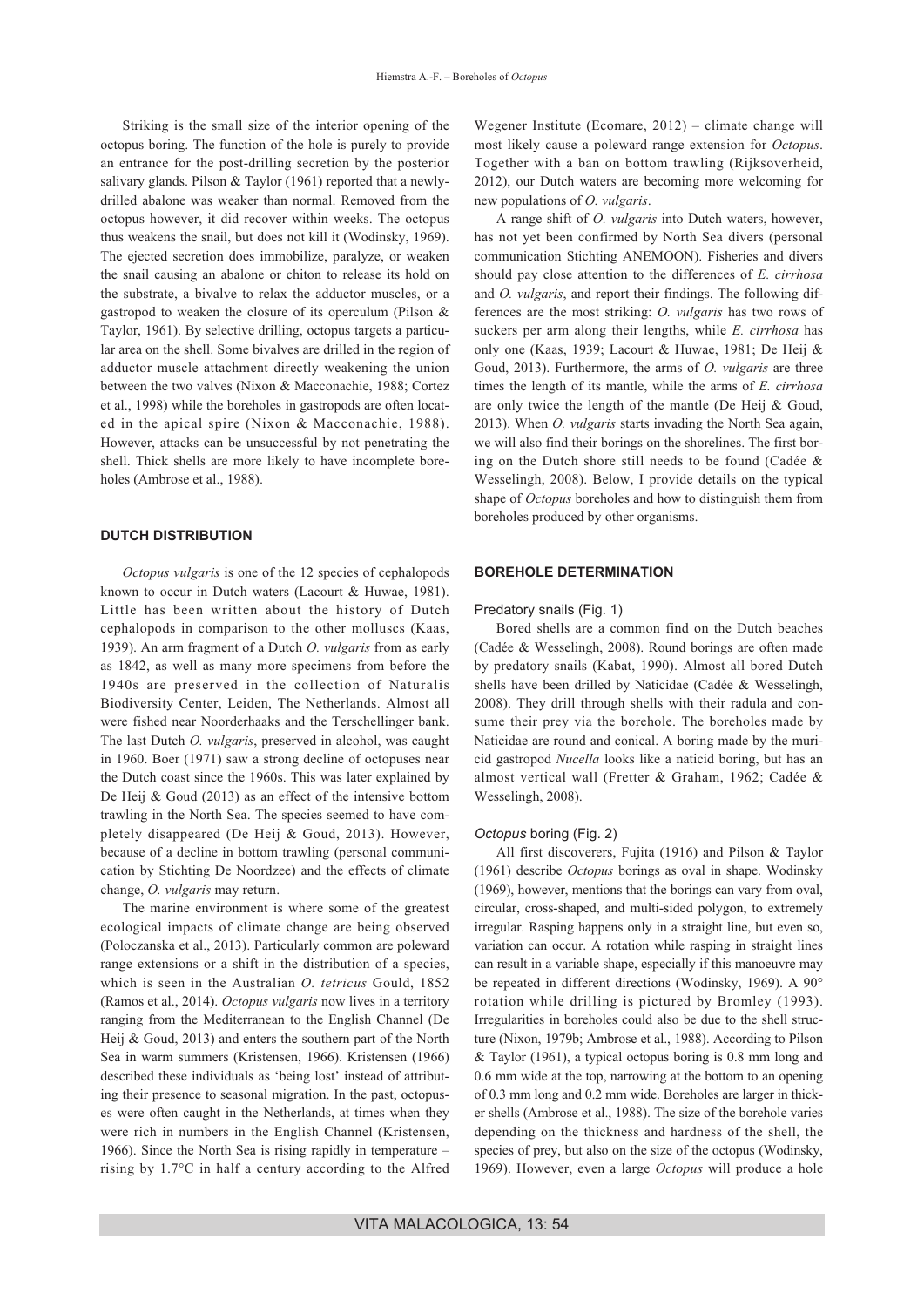

**Fig. 1**. Scanning electron micrograph of a naticid (*Euspira* sp.) boring in a specimen of the bivalve *Macoma balthica* (RMNH.5003997). Note the typical round shape. Scale bar = 1 mm.



**Fig. 2**. Scanning electron micrograph of an *Octopus* boring in a *Nautilus pompilius* (RMNH.5003996). Note the oval shape and smaller size. Scale bar =  $0.5$  mm.

which is generally smaller than those typically drilled by carnivorous snails (Pilson & Taylor, 1961). Although several different species of *Octopus* are known to drill their prey, it is not possible to identify the species responsible on the basis of borehole geometry alone (Saunders, 1991).

## **ACKNOWLEDGEMENTS**

Thanks to Jeroen Goud from Naturalis Biodiversity Center for helping with the SEM photography and Bram van der Bijl for his help in the alcohol collection. Thanks to Christien Absil from Stichting de Noordzee for her help. Thanks to Hike-Flurina Hiemstra and Menno Schilthuizen for proofreading and correcting and to Jeroen Goud and Ian G. Gleadall for final suggestions. Finally, thanks to Adriaan Gmelig Meyling from Stichting ANEMOON and the MOO divers for sharing their observations, and for their promise to keep looking out for *Octopus* in the future.

# **REFERENCES**

- AMBROSE, R.F., 1986. Effects of octopus predation on motile invertebrates in a rocky subtidal community. — Marine Ecology 30: 261-273.
- AMBROSE, R.F., LEIGHTON, B.J. & HARTWICK, E.B., 1988. Characterization of boreholes by *Octopus dofleini* in the bivalve *Saxidomus giganteus*. — Journal of Zoology 214: 491-503.
- AMBROSE, R.F. & NELSON, B.V., 1983. Predation by *Octopus vulgaris* in the Mediterranean. — Marine Ecology 4 (3): 251-261.
- ANDERSON, R.C., SINN, D.L. & MATHER, J.A., 2008. Drilling localization on bivalve prey by *Octopus rubescens*

Berry, 1953 (Cephalopoda: Octopodidae). — The Veliger 50 (4): 326-328.

- ARNOLD, J.M. & ARNOLD, K.O., 1969. Some aspects of hole-boring predation by *Octopus vulgaris*. — American Zoologist 9: 991-996.
- BOER, P., 1971. Het voorkomen van inktvissen langs de Nederlandse kust (N.O.I.Z.). — Het Zeepaard 31 (4): 65-77.
- BOYLE, P.R. (ed.), 1983. Cephalopod Life Cycles, vol 1. Species Accounts. Academic Press Inc. London, United Kingdom.
- BOYLE, P.R. & KNOBLOCH, D., 1980. Hole boring of crustacean prey by octopus *Eledone cirrhosa* (Mollusca, Cephalopoda). — Journal of Zoology 193: 1-10.
- BROMLEY, R.G., 1993. Predation habits of octopus past and present and a new ichnospecies, *Oichnus ovalis*. — Bulletin of the Geological Society of Denmark 40: 167-173.
- CADÉE, G.C. & WESSELINGH, F.P., 2008. From living mollusc to fossil shell: taphonomy of shells from Dutch beaches. — Informatieblad van de Nederlandse Malacologische Vereniging 13: 1-20.
- CORTEZ, T., CASTRO, B.G. & GUEERRA, A., 1998. Drilling behaviour of *Octopus mimus* Gould. — Journal of Experimental Marine Biology and Ecology 224: 193-203.
- ECOMARE, 2012. Noordzee warm en helder. www.ecomare.nl/bezoek-ecomare/nieuwspagina/news/ noordzee-warm-en-helder. (Last accessed 5 October 2015).
- FIORITO, G. & GHERARDI, F., 1999. Prey-handling behaviour of *Octopus vulgaris* (Mollusca, Cephalopoda) on bivalve preys. — Behaviour Processes 46: 75-88.
- FRETTER, V. & GRAHAM, A., 1962. British Prosobranch Molluscs, their functional anatomy and ecology. Ray Society, London, United Kingdom.
- FUJITA, S., 1916. On the boring of pearl oysters by *Octopus* (*Polypus*) *vulgaris* Lamarck. — Dobytsugaku Zasshi 28: 250-257.